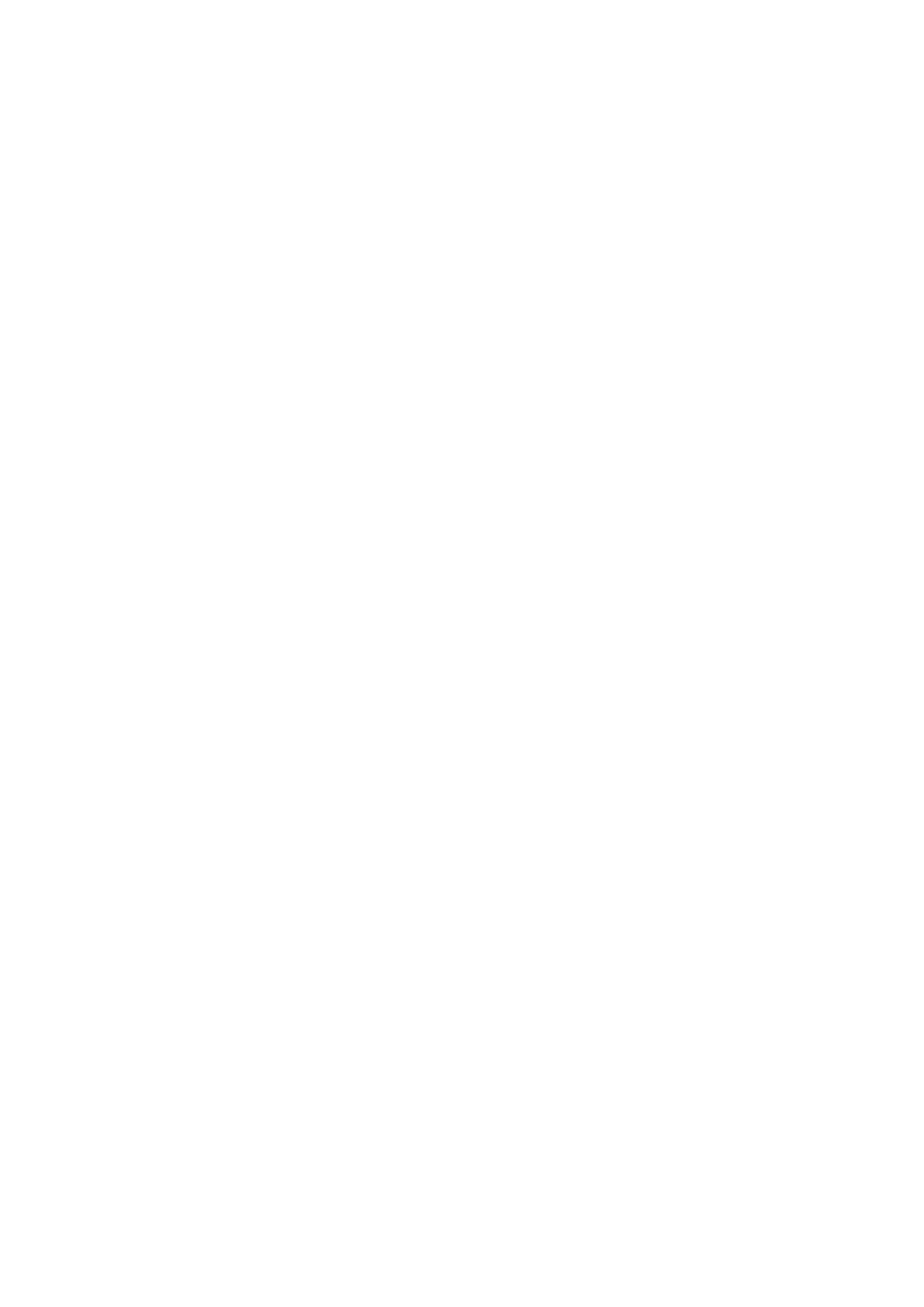## **Progress of Projects Supported through ASCOBANS**

- 1. Since 2008, Parties have been allocating the surplus of the budgets of previous years to project funding. To facilitate this, a budget line for Conservation Projects (BAL 2201) was added to the Agreement's budget, to which positive balances from previous years are rephased.
- 2. The 15<sup>th</sup>, 16<sup>th</sup> and 17<sup>th</sup> Advisory Committee Meetings decided on the projects to be funded from these resources. These decisions are reflected in Annex 10 of the AC15 Report (2008), Annex 13 of the AC16 Report (2009) and Annex XX of the AC17 Report (2010).
- 3. In this document, the Secretariat reports on the progress of the projects that were funded from the budget line for Conservation Projects, as well as projects financed from the contribution from the UNEP Environment Fund. The document contains details of projects concluded since AC17 as well as the status of those underway.

## **Finalized Projects**

- 4. Five projects have been completed since AC17.
- **A. Historic and present harbour porpoise populations in the Baltic region – geometric morphometrics analysis**
- 5. In late 2008, the ASCOBANS Jastarnia Group notified the Secretariat which project they wished to see supported through part of the funds kindly made available to ASCOBANS by the UNEP Executive Director for the Implementation of the Jastarnia Plan. The Agreement contributes 5,000 Euro to the total project costs. The Funding Agreement (SSFA/2009/02) with Aarhus University (Denmark) for the project entitled "**Historic and present harbour porpoise populations in the Baltic region – geometric morphometrics analysis**" was signed in June 2009.
- 6. The ASCOBANS funding covered the travel costs of the researcher, Anders Galatius Jørgensen, to museums and collections around the Baltic Sea. The main result expected of the project was the best possible assessment of historical and current population structure of the harbour porpoise in the Baltic by morphometric analysis with the use of all available material and the most up-to-date technology and methodology.
- 7. The final project report was completed in October 2010 and after having been made available to the Jastarnia Group has been published as AC18/Doc.6-03.

## **B. Risk Assessment of Potential Conflicts between Shipping and Cetaceans in the ASCOBANS Region**

- 8. A funding agreement (SSFA/2009/01) entitled "**Risk Assessment of Potential Conflicts between Shipping and Cetaceans in the ASCOBANS Region**" was concluded in March 2009 upon recommendation of the 15th Advisory Committee Meeting. The Sea Watch Foundation (UK) received 15,500 Euro.
- 9. Activities agreed under the SSFA include:
	- Acquisition of AIS data in synthesized form showing ship movements per unit time over the ASCOBANS Agreement Area
	- Development of GIS shape files that allow plots of track density by grid cell for the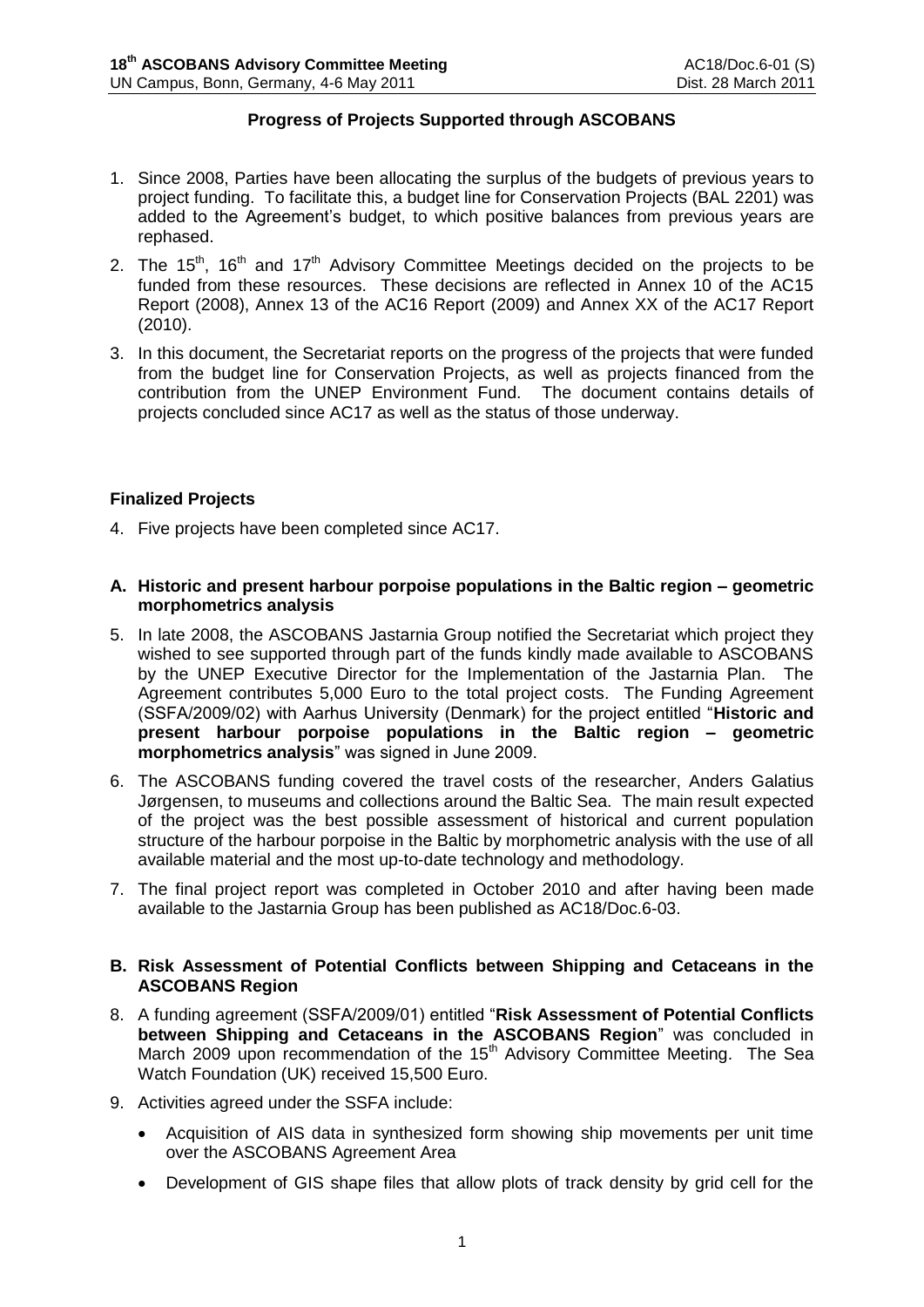major types of shipping (possibly also by season)

- Using effort-related sightings data gathered across the region, plot sightings densities by grid cell for the main cetacean taxa (dolphins, porpoises, baleen whales, large toothed whales)
- Identifying main areas and seasons for potential conflict between shipping and cetaceans

10. The main results/outputs expected from this project are:

- Gridded distribution maps showing relative abundance of cetacean species in the ASCOBANS Agreement Area, with focus on species of direct interest to ASCOBANS (small cetaceans)
- Gridded map(s) of shipping traffic showing relative densities of shipping within the ASCOBANS Agreement Area
- Report analysing and interpreting results to highlight potential areas of conflict
- Review of potential and limitations of using AIS data to examine spatio-temporal trends in shipping patterns
- 11. A progress report on the status of the implementation of the project had already been submitted to AC17. The final project report has been published as AC18/Doc.6-04.

#### **C. Analysis of New Data Sets for Risk Assessment of Potential Conflicts between Shipping and Cetaceans in the ASCOBANS Region**

- 12. The  $17<sup>th</sup>$  Advisory Committee Meeting agreed that a map of the ASCOBANS Area showing places with a high risk of ship strikes should be prepared in time for AC19. Peter Evans (Sea Watch Foundation) was to be contracted in order to produce this map. A funding agreement (SSFA/2011/01) specifies that the following activities be carried out:
	- Analysis of New Data Sets for Risk Assessment of Potential Conflicts between Shipping and Cetaceans in the ASCOBANS Region
	- Preparation of map showing results of analysis

The final project report was incorporated in AC18/Doc.6-04 in order to present the combined results to the Committee.

## **D. Review of Trend Analyses in the ASCOBANS Area**

- 13. Following a public tender, a contract for the project entitled "**Review of Trend Analyses in the ASCOBANS Area**", which had been developed by AC16 (see Annex 7 of the AC16 Report), was issued to Peter Evans in December 2009. The aim of the project is to provide AC members with an accessible, readable and succinct overview of trends in status, distribution and impacts of small cetaceans within the ASCOBANS Agreement Area.
- 14. An interim progress report on the status of the implementation of the project and the initial results had been considered by AC17. The final report has been submitted as AC18/Doc.6-05.

#### **E. Coordination of the ASCOBANS North Sea Harbour Porpoise Conservation Plan**

15. Following the instructions of AC16, the Secretariat issued a tender for the "**Coordination of the ASCOBANS North Sea Harbour Porpoise Conservation Plan**", for which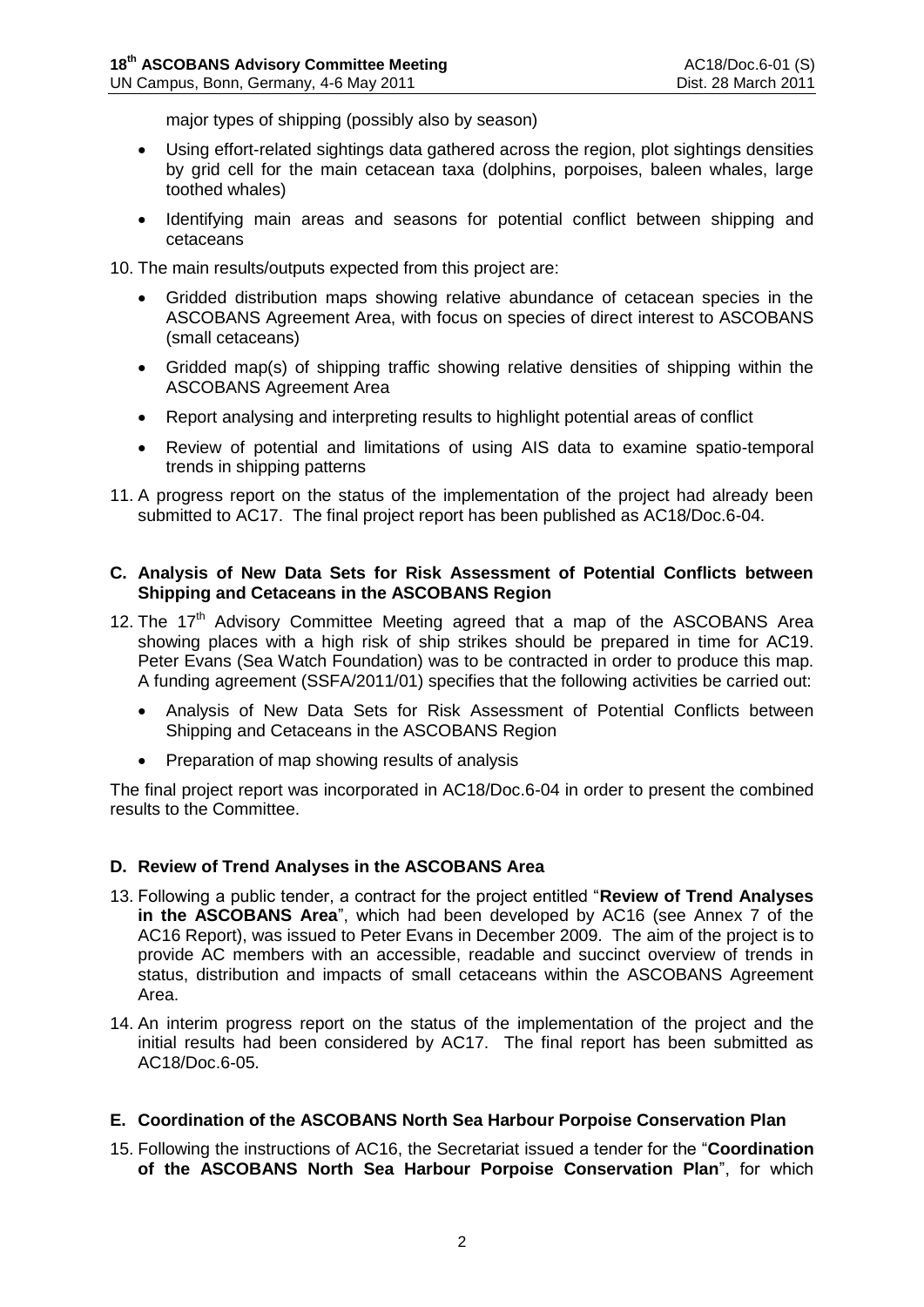10,000 USD from the UNEP Environment Fund were used. A team of two consultants, Russell Leaper and Vassili Papastavrou, was selected in consultation with the chairs of the North Sea Plan drafting group and a contract was concluded in October 2009.

- 16. The main tasks outlined for the consultancy include:
	- To document and collate existing international and national regulations and guidelines that are relevant to the conservation and management of harbour porpoises in the North Sea and to provide this collation to all stakeholders
	- To promote and explain the Conservation Plan to relevant stakeholders
	- To develop mechanisms to ensure that the Actions given in the Conservation Plan are implemented including the organisation of scientific workshops
	- To make a recommendation for the evolution of some EU fishery regulations: data collection regulation, electronic logbooks, etc. in order to get the most appropriate data from effective fishing effort
	- To coordinate the collection and collation of appropriate data on anthropogenic activities in a format that will facilitate its use in a GIS context
	- To report on progress with the implementation of the plan
- 17. Based on these tasks defined in the Terms of Reference for the contract, the consultants prepared a detailed work plan. An updated progress report on its implementation and initial results had been published as AC17/Doc.4-05. The final report of the consultants is available as AC18/Doc.4-06.

# **Ongoing Projects**

18. Five projects are currently ongoing.

## **A. Effects of contaminants on reproduction, Phase II**

- 19. The German Environment Ministry agreed to finance Phase II of the project "**Effects of contaminants on reproduction**" by Sinéad Murphy of the University of St. Andrews (UK). This project had been classified as a priority by AC17, but was not selected for funding from the Agreement's core trust fund. The final report of Phase I was published as AC17/Doc.6-05. Under the funding agreement (SSFA/2010/05), 13,591 Euro were allocated to the following activities:
	- Analysis of histological slides processed during Phase I of suspected abnormalities in *D. delphis* ovaries
	- Detailed analysis of all additional available *P. phocoena* ovarian material with corresponding contaminant data. Laboratory analysis includes gross examination of gonads, sectioning of ovaries, counting all corpora scars, and where required histological analysis of corpora scars
	- Assessment of reproductive abnormalities in all *P. Phocoena* ovaries. Laboratory work will include gross and histopathological analysis of ovarian material
	- Where data gaps exist, analysis of teeth samples from *P. Phocoena* for age determination
	- Statistical analysis will be undertaken incorporating age, reproductive, contaminant, nutritional and health status data. This is order to assess the indirect effects of contaminants on reproductive activity in female *P. phocoena*. Further additional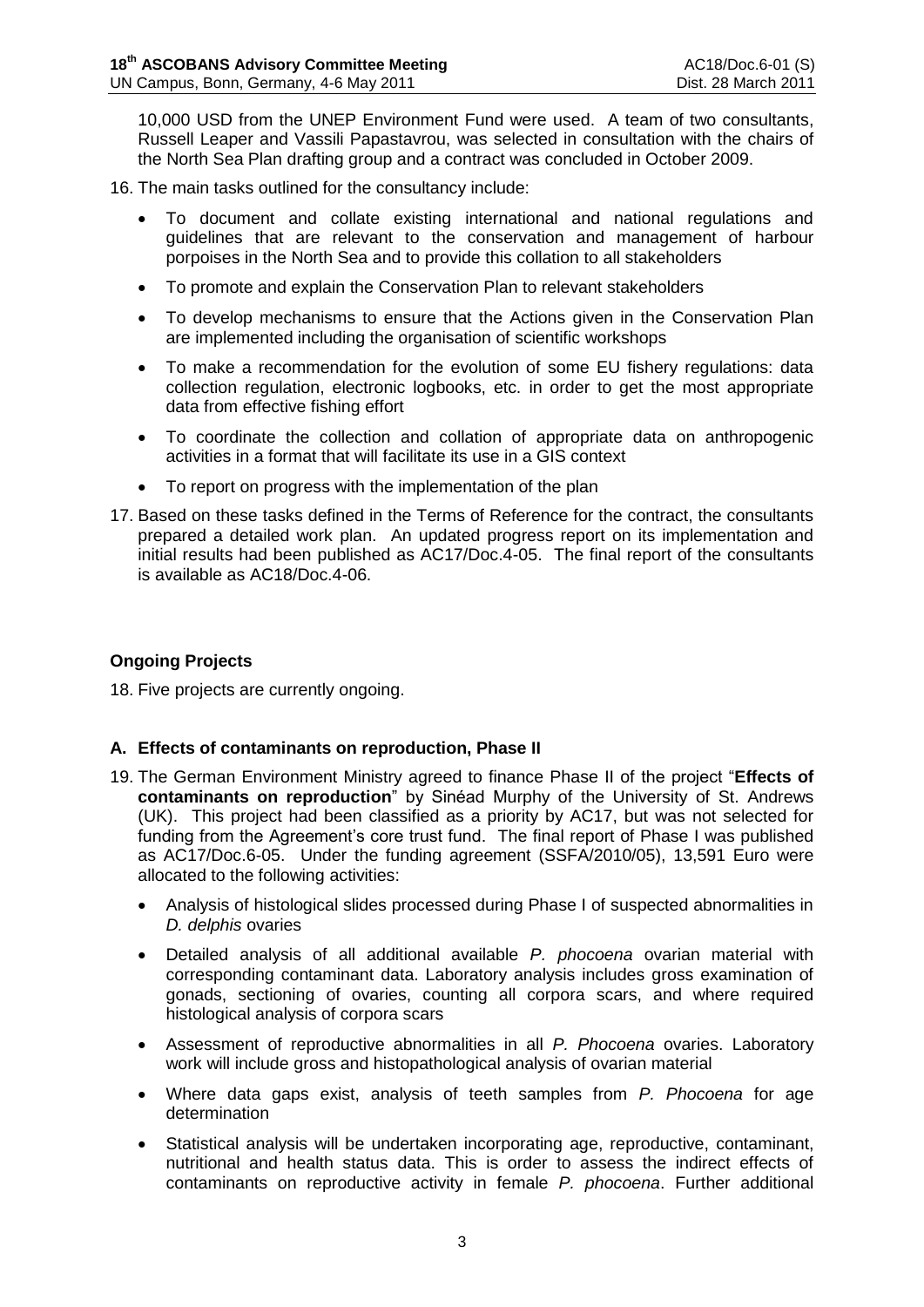analysis will assess the prevalence of abnormalities in female *D. delphis* and *P. phocoena*.

20. Expected outputs to be achieved include:

- Information on the effects of contaminants on reproduction in small cetaceans
- Implications for conservation of both these species in the ASCOBANS area: If the results identify that contaminants have an adverse effect on individual reproductive capabilities, both species would be more vulnerable to exploitation, especially from other anthropogenic activities such as incidental capture, and would not necessarily recover from exploitation in a predictable way.
- Production of the final report from Phase II
- Production of a scientific paper for peer review on "Assessing the direct and indirect effects of contaminants on female reproductive activity in UK harbour porpoises"
- Production of a scientific paper for peer review on "The prevalence of reproductive abnormalities in small cetaceans, and association with pollutants"
- 21. The final project report is due in September 2011.

## **B. Inventories of harbour porpoise Phocaena phocaena phocaena presence in Russian territorial waters of the Baltic Sea**

- 22. The project "**Inventories of harbour porpoise Phocaena phocaena phocaena presence in Russian territorial waters of the Baltic Sea**" was selected for funding by the 17<sup>th</sup> Advisory Committee Meeting. A funding agreement (SSFA/2010/01) for 6,950 Euro was concluded with the Russian non-governmental organization Biologists for Nature Conservation in January 2011. Activities to be carried out under the funding agreement include:
	- To work out questionnaires for fishermen and locals working in the Russian Part of the Gulf of Finland or living near the coast line.
	- To establish a network of contacts with commercial fishing brigades and individual fishermen in Kaliningrad region and Leningrad region.
	- To implement questionnaire survey by distribution (and further collection) of questionnaires among target groups and conducting of verbal interviews.
	- To implement a few field observations (using boat or catamaran) around the main islands, located in the Russian part of the Gulf of Finland in order to find bones or other remains of *P.p. Phocaena* on the shores.
	- To process collected data and write a report based on the results achieved. If the results are positive then develop a major project for more precise investigation of *P. p. phocaena* population in the Gulf of Finland and propose measures for its effective conservation.
- 23. Expected outputs to be achieved are:
	- Report on the investigations made containing detailed information received from fishermen in different regions of studying area, maps with points (if any) where *P.p. phocaena* was observed by fishermen, locals or experts or its remains were found.
	- Set of measures for further research, conservation and management activities concerning *P.p. phocaena* in the Gulf of Finland if any traces of its presence in the area are found.
	- Publication of research results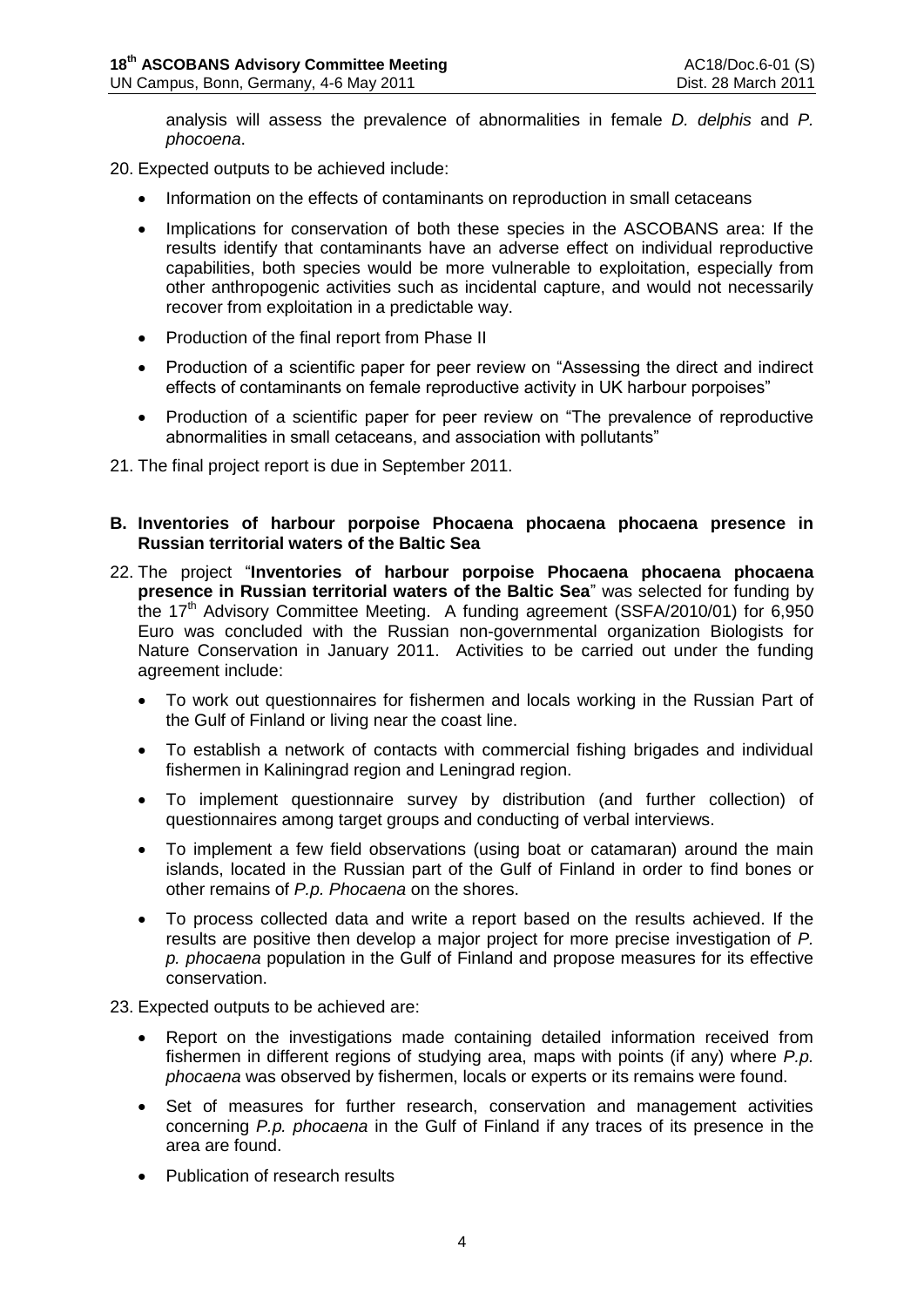24. The final project report is due in November 2011.

- **C. Feasibility study on the creation of a web-accessed strandings database covering Agreement Party and Range States within the ASCOBANS region**
- 25. Also upon decision of AC17 by means of a funding agreement with the Zoological Society of London (SSFA/2010/02), 8,500 Euro were awarded for a "**Feasibility study on the creation of a web-accessed strandings database covering Agreement Party and Range States within the ASCOBANS region**". The funding agreement was signed in January 2011.
- 26. Under the lead of Rob Deaville, a meeting with potential collaborating partner networks and other stakeholders will be held at ZSL in London to:
	- Establish common areas of data held by each network
	- Establish current methods of data archive and dissemination
	- Agree a defined list of fields for a potential centralised database
	- Agree a process and outline timetable for the production of the potential centralised database
- 27. Following the meeting at ZSL, a report will be submitted to the ASCOBANS Secretariat that will detail;
	- outcomes of the discussion process between networks
	- partner stranding networks that could contribute data to a potential centralised database
	- common areas of data that could be included in a potential centralised database
	- structure and operation of a potential centralised database
- 28. If agreement is reached between networks that such a system is possible, a detailed proposal (with associated costs and timetable) on the creation of a centralised webaccessed database and portal will also be prepared and submitted.
- 29. The final project report is due in November 2011.
- **D. Understanding harbour porpoise (***Phocoena phocoena***) and fisheries interactions in the north-west Iberian Peninsula**
- 30. The funding agreement (SSFA/2010/04) for the project entitled "**Understanding harbour porpoise (***Phocoena phocoena***) and fisheries interactions in the north-west Iberian Peninsula**", signed in February 2010, made available to the University of Aberdeen 10,000 Euro for the following activities:
	- Age determination by counting growth layer groups in the dentine. Age data will be used to construct life tables and thus estimate mortality rate.
	- Stomach content analysis and comparison with fishery catch data to determine the potential for competition between cetaceans and fisheries e.g. catch composition, minimum landing size and geographical overlap.
	- Determination of individual reproductive status and history, which together with age data will be used to construct maturity ogives (to establish age and size at sexual maturity), and determine the pregnancy rate and the annual reproductive cycle.
	- Statistical analysis of trends in life history parameters to detect any strong trends in life history parameters over time, permitting inferences about population status.